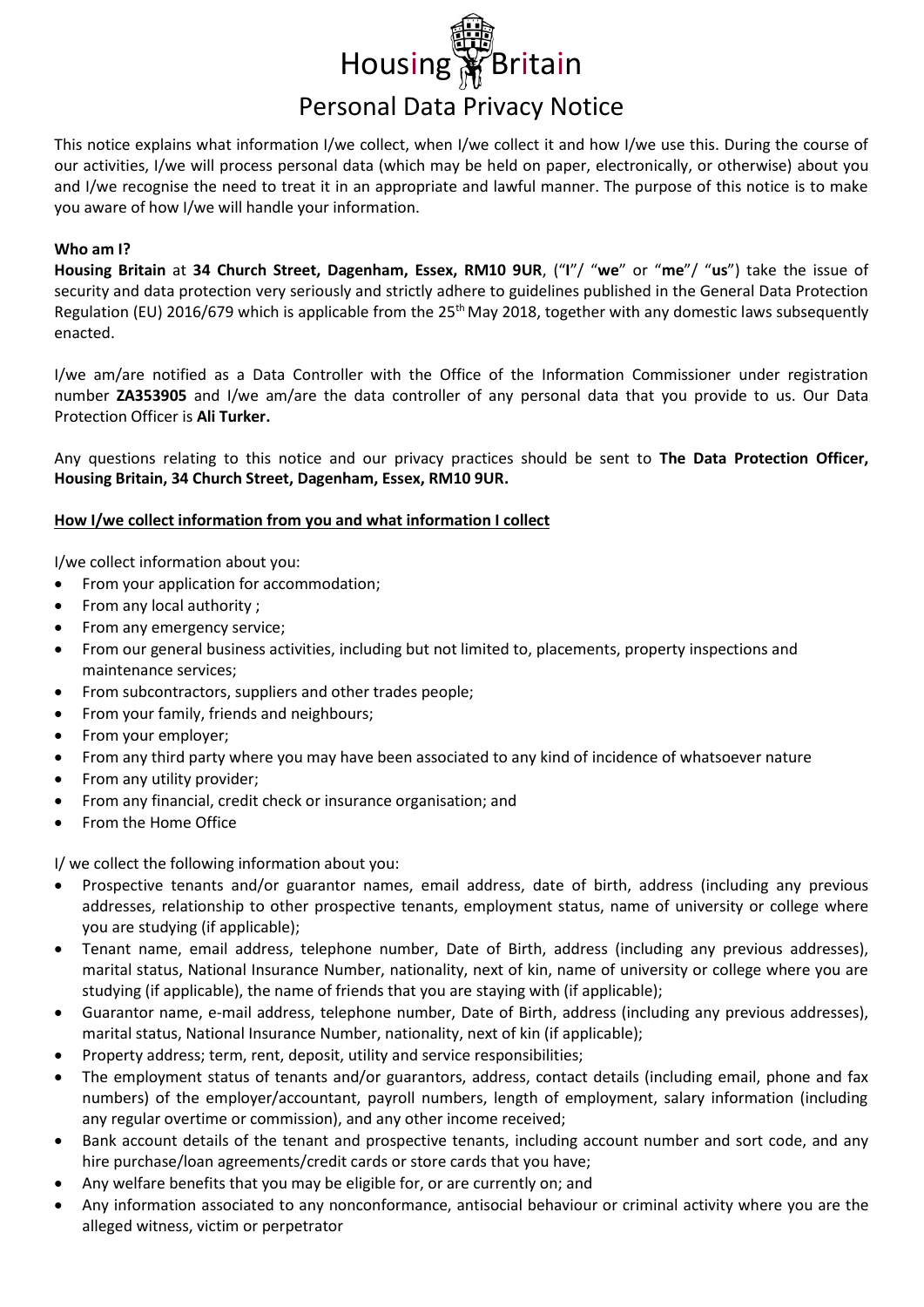

## **Why I/we need this information about you and how it will be used**

I/ we need your information and will use your information:

- to undertake and perform our obligations and duties to you in accordance with the terms of our contract with you or any other contract with any associated third party;
- to enable us to supply you with the services and information which you have requested;
- to help you to manage your tenancy;
- to carry out due diligence on any prospective tenant and/or guarantor, including whether there is any money judgements against them, or any history of bankruptcy or insolvency;
- to analyse the information we collect so that we can administer, support and improve and develop our business and the services we offer;
- to contact you in order to send you details of any changes to our suppliers which may affect you; and
- for all other purposes consistent with the proper performance of our operations and business.

## **Sharing of Your Information**

The information you provide to me/us will be treated by me as confidential.

I/we may disclose your information to other third parties who act for us for the purposes set out in this notice or for purposes approved by you, including the following:

- If I/we enter into a joint venture with or merge with a business entity, your information may be disclosed to our new business partners or owners;
- To carry out due diligence on you as a prospective tenant/ guarantor, including but not limited to the carrying out of affordability checks, due diligence checks and the obtaining of references from relevant parties, whose data you have provided;
- If you request so, your information shall be disclosed in order to determine if there are any money judgements against you, as the prospective tenant/guarantor, or to determine if they have a history of bankruptcy or insolvency;
- If you are unable to make payments under your tenancy, your information may be disclosed to any relevant party assisting in the recovery of this debt or the tracing of you as a tenant;
- In the creation, renewal or termination of the tenancy, your information will be disclosed to the relevant local authority, tenancy deposit scheme administrator, service/utility provider, freeholder, leaseholder, factor, facilities manager or any other relevant person or organisation in connection with this; and
- If you perpetrate any non-conformance, including any breach of tenancy agreement, antisocial behaviour or crime, then your information may be shared with any third party who may have an interest or connection, including but not limited to, any local authority and emergency service.

Unless required to do so by law, I/we will not otherwise share, sell or distribute any of the information you provide to me/ us without your consent.

## **Transfers outside the UK and Europe**

I/we may transfer your information outside the UK and/or EEA]: When I/we are overseas and need to access your information; and When you are overseas and have requested us to provide personal information related you.

Where information is transferred outside the UK or EEA, I/we ensure that there are adequate safeguards in place to protect your information in accordance with this notice, including the following:

- Access to information will be password protected
- Antivirus software will be maintained.

## **Security**

When you give me/us information I/we take steps to make sure that your personal information is kept secure and safe. Our electronic database systems are password protected and have antivirus protection. A copy of the Housing Britain Data Protection Act and Data Protection Privacy Act policies can be found at **Housing Britain, 34 Church Street, Dagenham, Essex, RM10 9UR.**